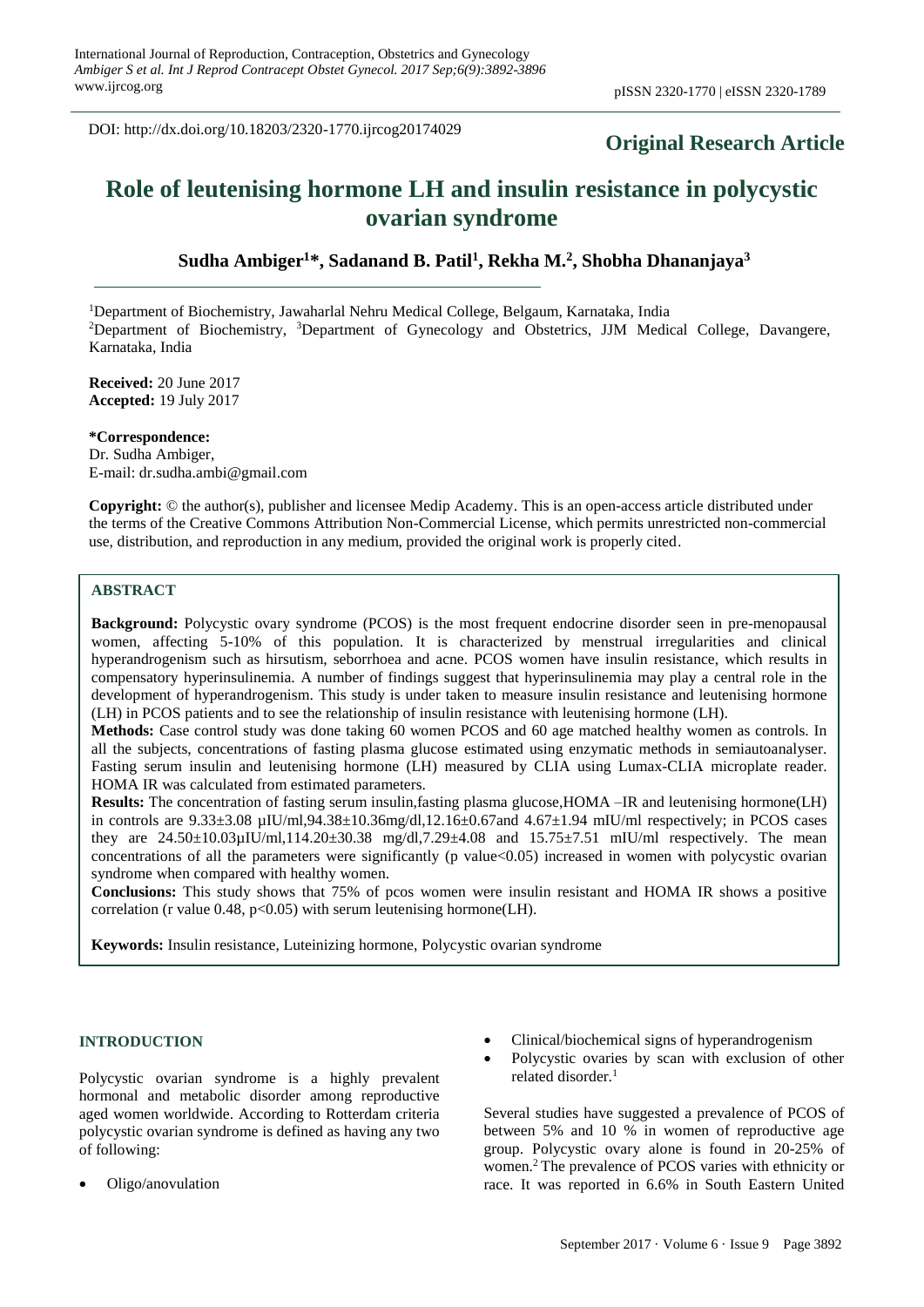States, 6.8% in Geece, 6.5% in Spain, 13% among Mexican American Women, and 52% among female South Asian immigrants of Britain.<sup>3</sup> PCOS is a heterogenous disorder for which several pathogenic mechanisms have been proposed. The main mechanism is abnormal gonadotropin secretion, with excess circulating LH and low FSH. Hypersecretion of androgen by ovarian and adrenal gland which provide substrate for peripheral aromatisation to estrogen also play role in development of PCOS.<sup>4</sup> FSH and LH secretion patterns reflects the integration of sensitive complex hypothalamic, pituitary, and peripheral signals. GnRH pulse amplitude and frequency determine the physiologic patterns of LH and FSH secretion. Decreasing GnRH pulse frequency enhances LH pulse amplitudes.<sup>5</sup>

PCOS women have insulin resistance. Insulin resistance, defined as an impaired biological response to insulin, along with its compensatory hyperinsulinemia .The defect in insulin action in PCOS appears to be at the post binding level which involves glucose transport.<sup>6</sup> These are hallmarks of polycystic ovarian syndrome, which puts women with polycystic ovarian syndrome at an increased risk of impaired glucose tolerance and T2DM.7,8 This study is undertaken to find out prevalence of insulin resistance in polycystic ovarian syndrome patients. There are not many studies to evaluate relationship between insulin resistance and luteinizing hormone (LH). Hence, we would like to evaluate relationship of insulin resistance with luteinizing hormone in polycystic ovarian syndrome patients. We hypothesize that correlation exist between insulin resistance and luteinizing hormone in polycystic ovarian syndrome patients.

## **METHODS**

A study will be carried out for a period of one year. The patients will be selected from Chigateri General Hospital and Bapuji Hospital, Davangere (both hospitals are attached to the teaching institute JJM Medical College, Davangere) and private hospital in and around JJMMC Davangere. Study will be carried out in clinically 60 diagnosed cases of polycystic ovarian syndrome and 60 age matched controls will be selected based on inclusion and exclusion criteria

## *Inclusion criteria*

Cases; patients between age 17-36yrs diagnosed as polycystic ovarian syndrome having clinical features: oligomenorrea (35days), amenorrea (6months), hyperandrogenisum features like acne, hirsuitism, and diagnosed polycystic ovaries by ultrasound. Controls; 17- 36 years females having normal menstrual cycle.

## *Exclusion criteria*

Patients having history of diabetes mellitus, impaired glucose tolerance, Pregnancy, breast feeding, non-fasting, Patients with untreated hypothyroidism, those on drug treatment like antihypertensive, antiplatelet, lipid lowering agents, drug affecting glucose and lipid metabolism, congenital adrenal hyperplasia, cushing syndrome, ovarian/adrenal androgen secreting tumors.

Ethical clearance obtained from institutional ethics comity. After taking informed consent, under all aseptic precautions about 5 ml of venous blood will be collected in a sterile bulb after overnight fasting of 12 hours. Sample is collected during follicular phase of menstrual cycle. 2ml will be collected in EDTA vial (for plasma), 3ml in plain vial for (for serum), it will be subjected for centrifugation, serum and plasma will be separated. Insulin and luteinizing hormone (LH) were estimated from serum and fasting glucose from plasma. Fasting plasma glucose measured by GOD POD method by Erba mannheim chem5 plus Semi Auto-analyzer". Normal value of fasting plasma glucose is 70-110mg/dl.

Fasting insulin and luteinizing hormone (LH)estimated by chemiluminescence immunoassay. Normal value of fasting insulin is 5-25μIU/ml. Normal value of luteinizing hormone (LH) in follicular phase is 0.5-10.5 mIU/ml. Calculation of insulin resistance by using HOMA model  $(HOMA - IR).<sup>9</sup>$ 

HOMA-IR = (Fasting plasma glucose in mg/dl x fasting serum insulin in μiu/ml)/405

The subject is considered to have insulin resistance if HOMA-IR value is more than 2.7.

## *Statistical analysis*

Statistical analysis was done using SPSS software, version 17.0. Descriptive data were presented as mean ± SD and range values. Unpaired student t test used to compare between cases and controls. Relationship between insulin resistance and serum luteinizing hormone (LH) was assessed by Pearson's correlation coefficient. For all the tests, the probability value (p-value) of less than 0.05 was considered statistically significant.

## **RESULTS**

In the present study, a total number of 120 subjects were included. They were divided into 2 Groups: Controls-It consisted of 60 healthy women Cases-It consist of 60 PCOS cases

The mean age was not statistically significant. The concentration of fasting serum insulin, fasting plasma glucose, HOMA-IR and leutenising hormone (LH) in controls are 9.33±3.08 µIU/ml, 94.38±10.36mg/dl,  $12.16\pm0.67$  and  $4.67\pm1.94$  mIU/ml respectively; in PCOS cases they are  $24.50 \pm 10.03 \mu$ IU/ml,  $114.20 \pm 30.38$  mg/dl, 7.29±4.08 and 15.75±7.51 mIU/ml respectively. The mean concentrations of all the parameters were significantly (p value  $\langle 0.05 \rangle$  increased in women with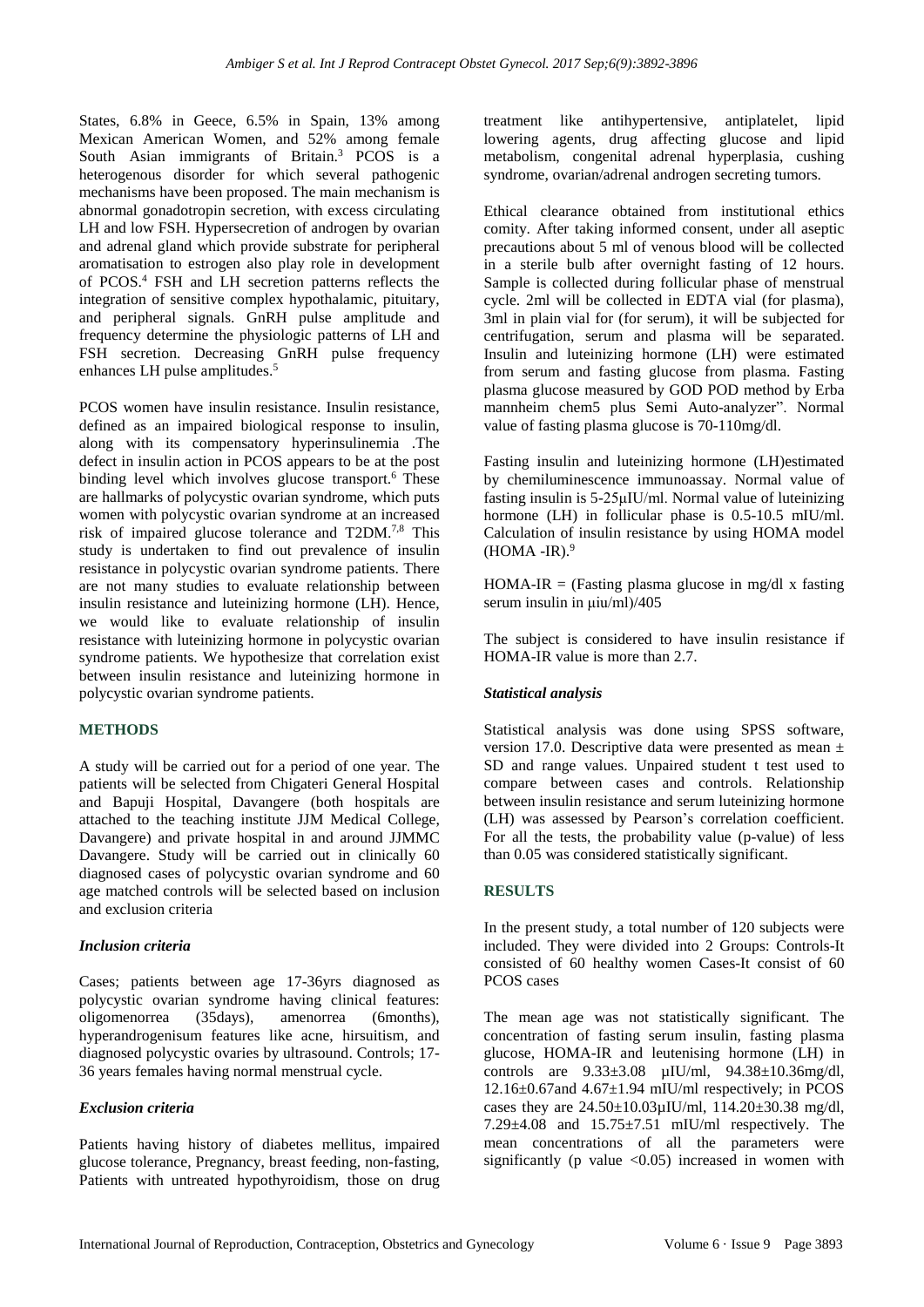polycystic ovarian syndrome when compared with healthy women (Table 1).

#### **Table 1: Comparison of fasting plasma glucose, fasting insulin, luteinizing hormone (LH) and insulin resistance in study groups. results expressed as mean**  $+$  **SD**.

| <b>Parameter</b>                           | <b>PCOS</b> cases  | <b>Controls</b> | P<br>value |
|--------------------------------------------|--------------------|-----------------|------------|
| Mean age                                   | $29.42 + 6.88$     | $27.72 + 6.66$  | 0.17       |
| Fasting serum<br>insulin<br>$(\mu I U/ml)$ | $24.50 \pm 10.03$  | $9.33 + 3.08$   | < 0.05     |
| Fasting<br>plasma<br>glucose mg/dl         | $114.20 \pm 30.38$ | $94.38 + 10.36$ | < 0.05     |
| <b>HOMA IR</b>                             | $7.29 \pm 4.08$    | $2.16 \pm 0.67$ | < 0.05     |
| Luteinizing<br>hormone (LH)<br>mIU/ml      | $15.75 + 7.51$     | $4.67 \pm 1.94$ | < 0.05     |

## *Prevalence of insulin resistance in PCOS cases*

In insulin sensitive indivials HOMA IR value found to be <2.77. In this study, out of 60 PCOS cases, 45 cases HOMA IR value found to be more then 2.77. So prevalance of insulin resistant cases in PCOS cases in this study is 45/60 i.e. 75%. There is positive correlation (r value 0.48) between HOMA IR levels with serum luteinizing hormone (LH) (Table 2).

## **Table 2: Correlation of insulin resistance with luteinizing hormone (LH).**

| <b>Variables</b>                    | r value | <b>p</b> value |
|-------------------------------------|---------|----------------|
| Serum luteinizing<br>hormone $(LH)$ | 0.48    | < 0.05         |

#### **DISCUSSION**

Polycystic ovarian syndrome (PCOS) is a heterogeneous disorder of unknown aetiology affecting 5-10% of women of reproductive age. It is a disorder that affects the reproductive, endocrine and metabolic functions and is the leading cause of chronic anovulation leading to infertility. Also, it is associated with obesity, insulin resistance; dyslipidemia and endothelial dysfunction.<sup>10</sup> a number of findings suggest that hyperinsulinemia may play a central role in the development of hyperandrogenism in pcos patients.<sup>11</sup>

Prevalence in this study is 45/60 i.e. 75%. This is similar to anuradhaclara et al where prevalence of IR in PCOS found to be 76.9 % and is in consistent with previous studies that showed Indian PCOS women to be more insulin resistant then there white counterparts.<sup>12,3</sup> Prevalence of insulin resistance differs by method used to estimate IR. In a study done by pikee saxena et al prevalence found to be 88%.<sup>13</sup> They used 2-hour post glucose insulin level to identify IR. Presence of insulin resistance is quoted as the main reason for elevation of fasting glucose levels in these studies. S pikee et al found that in patients with normal glucose tolerance, values of glucose remain in the normal range due to adequate insulin response.<sup>13</sup> A woman with IR, normal glycemic levels may be noticed after a glucose challenge because the pancreas will have to secrete excess insulin in order to keep the blood sugar in the normal range. However, with time the β-cells become increasingly dysfunctional and fails to secrete enough insulin to correct the prevailing hyperglycemia, resulting in increased glucose level.<sup>13</sup>

In polycystic ovarian syndrome patients, there is relative inefficiency of insulin receptors binding to insulin which leads to improper transfer of glucose to intracellular compartment and this result in relative hyperglycemia, in spite of increased insulin producing beta cells. In polycystic ovarian syndrome adipocytes there is significant decrease in number of GLUT4 glucose transporters.<sup>14</sup> in cultured skin fibroblast of women with PCOS, impaired insulin action on glycogen synthesis is associated with constitutively increased insulin receptor beta subunit serine phosphorylation and decreased insulin receptor tyrosine kinase activity. A serine kinase extrinsic to receptor is responsible for these abnormalities.<sup>15</sup>

In present study, we found that the mean serum levels of LH are significantly increased in subjects with PCOS when compared to healthy controls. It is in accordance to the studies carried out by Mutib M T et al, Feuser C et al, Fulghesu A M et al and Cheung L et al.<sup>16-19</sup> Anovulation in women with pcos is characterised by inappropriate gonadotropin secretion. Alteration in gonadotropin releasing hormone pulsatility leads to preferential production of luteinizing hormone (LH) compared with follicle stimulating hormone (FSH) Hypothalamic dysfunction may be primary cause or secondary to abnormal steroid feedback. In either case serum LH level rise and increased levels are observed clinically in approximately 50% of affected women.<sup>1</sup>

It is mainly because of GnRH dysregulation. The abnormal secretion of ovarian androstenidione is seems to be intrinsic property of PCOS theca /granulose cells. A key step in androgen formation is regulation of p450c17 enzyme. Activation of this enzyme in ovary or adrenal cortex is regulated by number of hormones including insulin, LH and IGFs. Androstenidione can augments pituitary sensitivity to GNRH both by direct action on gonadotropin synthesis and by enhancing GNRH induced GNRH receptors. It has been postulated that altered input to GNRH neuronal system by insulin and or sex steroid may induce dysregulation of GNRH pulse generator activities.<sup>16</sup> However, mechanism of neuroendocrine dysfunction may be due to chronically elevated level of estrone, a weak estrogen aromatized peripherally from androstenedion, which is not counteracted by progesterone so uncoupling hypothalamic estradiol inhibition by elevated ovarian androstenidion.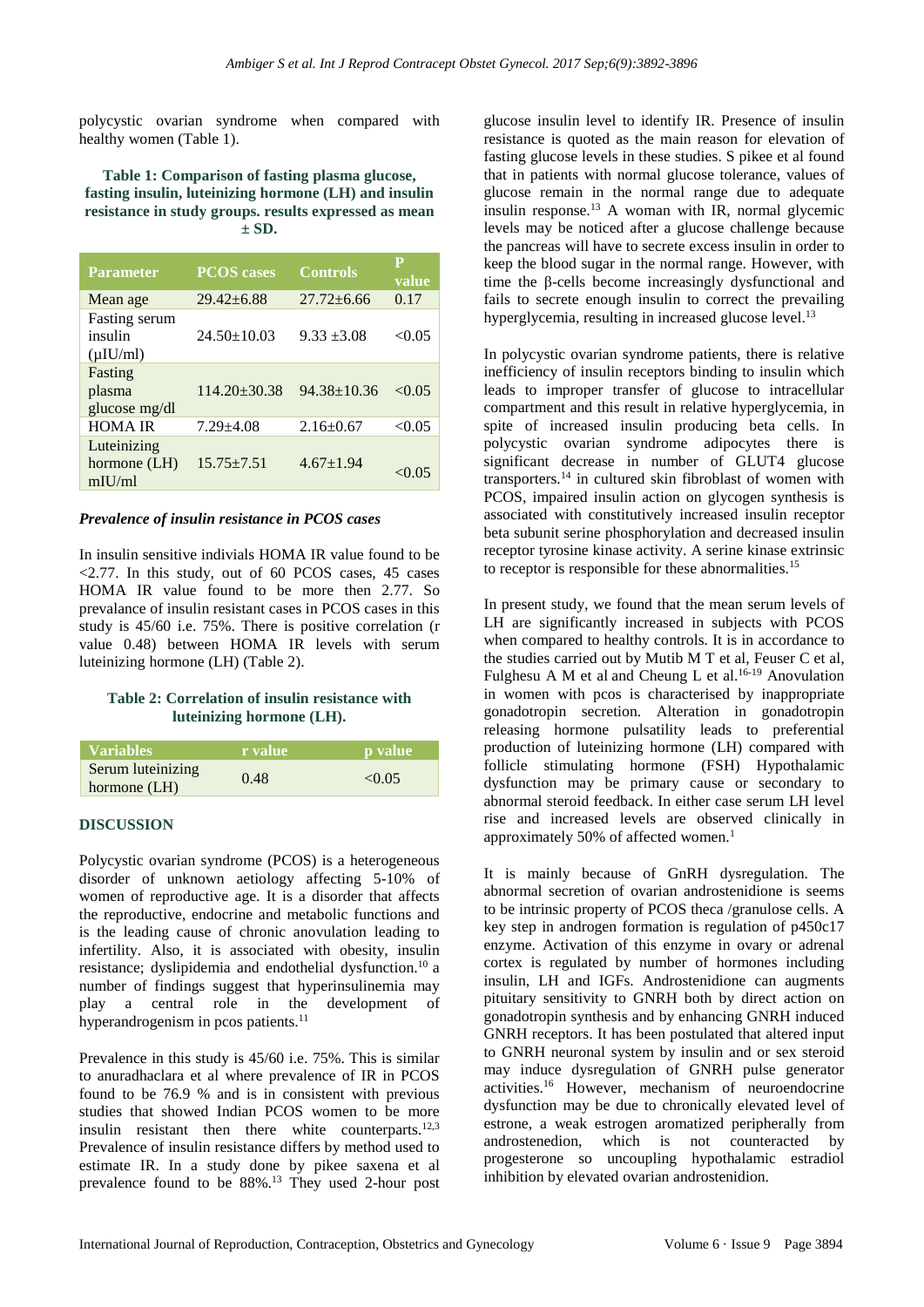At particular threshold this uncoupling is associated with estradiol related sensitization of pituitary LH release and hence increases LH secretion. Chronic LH stimulation in PCOS induces sustained hyper secretion of androgens by the theca compartment.<sup>17</sup> LH plays a critical role in the folliculogenesis. LH promotes the secretion of androgens by ovarian theca cells, which may result in follicular maturation arrest.<sup>20</sup>

Luteal cell LH receptors signal to enhance cAMP levels and induce cholesterol availability for ovarian steroid genesis. The StAR (steroidogenic acute regulatory) protein is induced by LH and mediates cholesterol delivery to the inner membrane. LH enhances cytochrome P450-linked enzyme activity to synthesize pregnenolone and induces 3b-hydroxysteroid dehydrogenase, 17a-hydroxylase, and 17, 20-lyase synthesis.<sup>1</sup> LH enhances theca cell steroidogenesis through the cAMP-protein kinase A pathway. Insulin regulates steroidogenesis by acting through its own receptor. In classical insulin-responsive tissues, insulin's actions are mediated via three major pathways: the phosphatidyl-inositol 3-kinase (PI-3K) pathway, implicated in the metabolic effects of insulin; the MAPK pathway, responsible for the mitogenic effects of insulin; and the protein kinase C (PKC) pathway, which can also be activated via G protein activation of phospholipase  $C.^{21}$ 

Because LH and insulin act physiologically via distinct intracellular signaling mechanisms, their synergistic enhancement of theca cell steroidogenesis likely entails important interactions between pathways of these tworespective hormone. It has been shown that insulin significantly increases LH-driven cAMP accumulation in theca. This insulin-stimulated increase in cAMP could be induced through PI-3K and/or  $PKC<sup>21</sup>$  These observations provide a molecular basis to the hypothesis of significant co relation between the LH and insulin signaling pathways and support the possibility of a defect in women with PCOS affecting both insulin and LHstimulated ovarian androgen production as well as synergistic responses.

## **CONCLUSION**

The study shows significantly increased concentrations of fasting plasma glucose, insulin, luteinizing hormone (LH) and HOMA IR in pcos patients when compared to healthy women. This signifies presence of insulin resistance in women with PCOS. Our study shows positive correlation between insulin resistance and luteinizing hormone (LH). Insulin can stimulate ovarian androgen production in women with PCOS. Insulin resistance may be the first important marker of metabolic disease in PCOS women, who are at risk of development of type 2 diabetes, obesity, hypertension, dyslipidemia and coronary artery disease. Women develop PCOS because of a hypersensitivity of their intraovarian insulin androgen signalling pathway Hence PCOS patients should be screened for insulin resistance. By giving appropriate treatment for insulin resistance in pcos women, we can lower androgen level and improve ovulatory function.

*Funding: No funding sources Conflict of interest: None declared Ethical approval: The study was approved by the Institutional Ethics Committee*

## **REFERENCES**

- 1. Wilson EE. Polycystic ovarian syndrome and Hyperandrogenism. In: Schorge JO, Schaffer JI, Hairorson LM, Hoffman BL, Bradshaw KD and Cunningham FG. Williams Gynecoloy. New York: MC Graw Hill. 2008;383-99.
- 2. Norman R, Hickey T, Moran L. Boyle J, Wang J, Davies M. Polycystic ovarian syndrome, diagnosis and etiology, International congress series. 2004;126:247-63,
- 3. Solomon CG. The epideomology of PCOS. Prevalance and associated disease risk. Endocrine Metab Clin North Am. 1999;28(2):247-63.
- 4. Poretsky L, Cataldo NA, Rosenwaks Z, Giudice LC. TheInsulin‐Related Ovarian Regulatory System in Health and Disease. Endocr Rev. 1999;20:535‐82.
- 5. Ioan C, Costin N, Mihu D. Lipid parameters in patients with polycystic ovary syndrome. Applied Medical Informatics. 2012;31:27-32.
- 6. Kalra P, Bansal B, Nag P, Singh JK, Gupta RK, Kumar S, et al. Abdominal fat distribution and insulin resistance in Indian women with polycystic ovarian syndrome. Fertility and Sterility. 2009; 91:1437-40.
- 7. Otto-Buczkowska E, Jarosz-Chobot P, Deja G. Early metabolic abnormalities-insulin resistance, hyperinsulinemia, impaired glucose tolerance and diabetes, in adolescent girls with polycystic ovarian syndrome. Przegl Lek. 2006;63(4):234-8.
- 8. Melmed S, Anterior pituitary. In Kronenberg H, Melmed S, Polonsky K,Larsen P et al editors. Williums textbook of endocrinology.11th ed. Canada: Saunders Elsevier; 2008:155-262.
- 9. Krishna M and Laloraya M. Insulin paradox pcos implication on mechanism and pathogenesis. Health Science. 2013:2(1):jsoo4D.
- 10. Desai V, Prasad N, Manohar S, Sachan A. Oxidative Stress in Non-Obese Women with Polycystic Ovarian Syndrome. J Clin Diagn Res. 2014;8(7): CC01-3.
- 11. Yilmaz M, Bukan N, Ersoy R. Glucose intolerance, insulin resistance and cardiovascular risk factors in first degree relatives of women with polycystic ovary syndrome. Human Reproduction. 2005;20(9):2414- 20.
- 12. Kalra A, Nair S, Rai L. Association of obesity and insulin resistance with dyslipidemia in Indian women with polycystic ovarian syndrome. Indian J Med Sci. 2006;60(11):447-53.